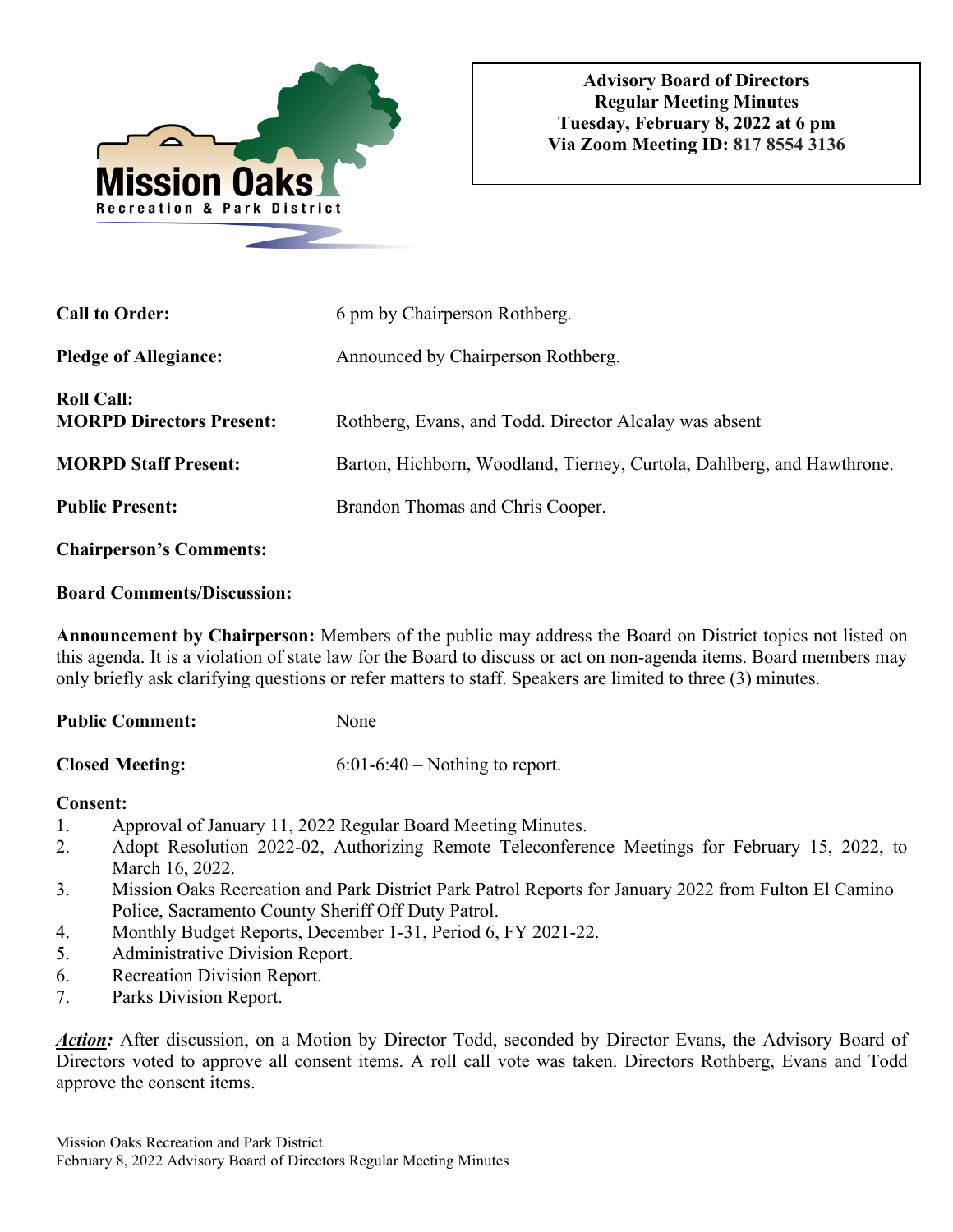### **Information/Reports/Presentation:**

8. SHOP program presentation. (Verbal)

*Staff introduces Branden Thomas and Chris Cooper from the SHOP program at SCC.* 

*Thomas notes that the program stands for Safety, Health, Opportunities, Practice and that it is a 6-week program in place to aid at-risk, system involved youth.* 

*Cooper states that the curriculum contains peer-provided classes and follow up support from instructors through in person meetings and multi-media messaging.* 

*Board Members applauds instructors and question what is the teaching policy? Cooper states that the program is an open-door policy and has no boundary on who is considered a student, contact is kept no matter how long a student has been out of the program. Cooper states that they keep in contact to help students reach their set goals within 6 months.* 

*Director Alcalay inquires if the program is categorized as a nonprofit organization?* 

*Cooper states that the program is categorized as a nonprofit organization through the Health and Education Council.* 

*Director Alcalay suggests added visibility for the program on the District website as a partner.* 

*Director Rothberg recommends the instructors return in 6 months to give an update about the program and possibly bring a graduate of the program to give an inside testimonial.* 

*Staff and instructors agree to return in six months for an update on the class.* 

### 9. Personnel Committee Report. (Verbal)

*Director Evans summarizes the items discussed at the Personnel Policy Committee meeting.* 

*Director Todd explains the need to separate the policy into sections to be able to update it with an appropriate amount of discussion and review before it is approved.* 

*Director Alcalay questions why the minutes weren't included in the Board packet and doesn't agree with the wording of "approval" included in the agenda. Staff notes that the minutes from past meetings can be include in the Board packet to help Board members with remembering what was discussed in previous Committee Meetings. Staff state that they will be more careful when choosing wording for the agenda, noting that the Board is the only group allowed to approve changes.* 

# 10. Staff work plans.

 *Staff requests input from Board members regarding new staff work plan section in the agenda and how often should the work plans be included in the agenda.* 

 *Director Rothberg suggests adding more commentary into the work plans with context around the items. Board members all agree that they want to hear from staff regarding updates in each division.* 

# **Discussion:**

11. Review/Discuss policy 2704.1 (B), vacation request.

*Staff reviews what was discussed at the Personnel Policy Committee meeting. Director Alcalay questions why this policy is being changed. Staff state the policy hasn't been updated in several year and they are requesting this policy be updated with clear parameters regarding how many days before vacation a notice is required and for how long the vacation can last.* 

*Director Alcalay recommends adding the date each section of policy is approved by the Board, to know exactly when the policy was last updated.* 

*Staff agree with the recommendation and will add the date to policy that is approved.* 

### 12. Review/Discuss Agenda reformatting. *Staff explain reasoning for changes to the agenda.*